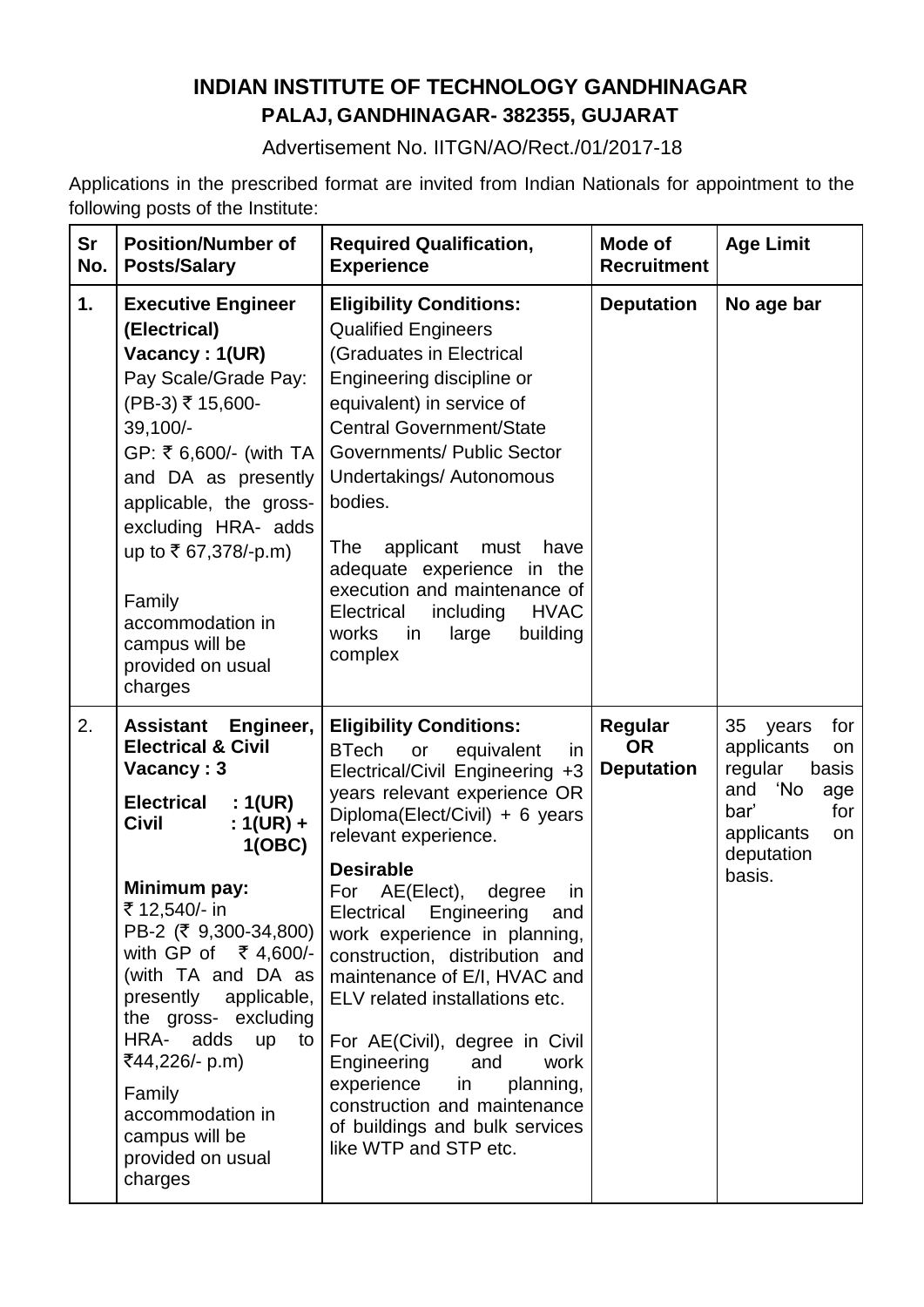## **A. Deputation**

- i. **Only qualified engineers in service of Central Government, State Government, Public Sector Undertakings or Autonomous Bodies need to apply for deputation basis.**
- ii. The applicant for any post must be in the same/ similar cadre of the parent organization. However, those of next lower cadre with outstanding qualification/work experience may also apply for the higher position.
- iii. Candidates must have at least an overall grading of 'Very good' in five of past seven APARs starting with 2009-10.
- iv. Applications in hard copy, in the prescribed format available at Institute website**( [www.iitgn.ac.in\)](http://www.iitgn.ac.in/),** with complete particulars must be forwarded through appropriate authority to **Assistant Registrar (Admin.-2)** of the Institute on or before **0 5 June, 2017**. However, an advance copy of the application may be sent to reach the Institute before the last date.
- v. Appointments shall be made on deputation basis, initially for a period of two years, as per Government of India rules for deputation/ foreign service appointments. **In addition, the Institute may pay a special allowance of up to 30% of basic pay in deserving cases.**

# **B. Regular**

- (i) Relaxation in age for SC, ST, OBC, PwD and Ex-Servicemen would be admissible as per Central Government Rules. Employees of IITs who are educationally qualified and otherwise eligible can be considered for the recruitment up to a maximum age of 50 years.
- (ii) The Institute reserves the right to relax the specifications with respect to qualification/ experience/age limit in exceptional cases or in cases of persons already holding analogous position in a Govt./University/Research Inst./Industry.
- (iii) Higher Initial pay may be considered for deserving candidates.
- (iv)Preference will be given to suitable candidates from Persons with Disabilities (PwD) category.
- **(v) Online application at the Institute website ( [www.iitgn.ac.in\)](http://www.iitgn.ac.in/) must be submitted on or before midnight of 31 May 2017. Application fee of Rs. 200/- (no application fee for SC/ST, PwD and Women candidates) can be paid online.**

## **General Conditions:**

- 1. Self attested copies of documents in support of age, qualification (including marks/grades) and work experience (including dates and remuneration) are to be attached with the application.
- 2. Persons employed in Govt./Semi-Govt. organizations or Educational Institutions should apply with due permission of their competent authority.
- 3. The Institute reserves the right to increase or decrease the number of positions or not to select any candidate for a post, at its own discretion.
- 4. Candidates, who desire to apply for more than one post, must use separate forms for each application and also pay separate fee for each application.
- 5. Outstation candidates called for interview, shall be reimbursed travel expenses from place of residence/work to Gandhinagar and back as per instructions in the call letter, on production of proof of appropriate documents.